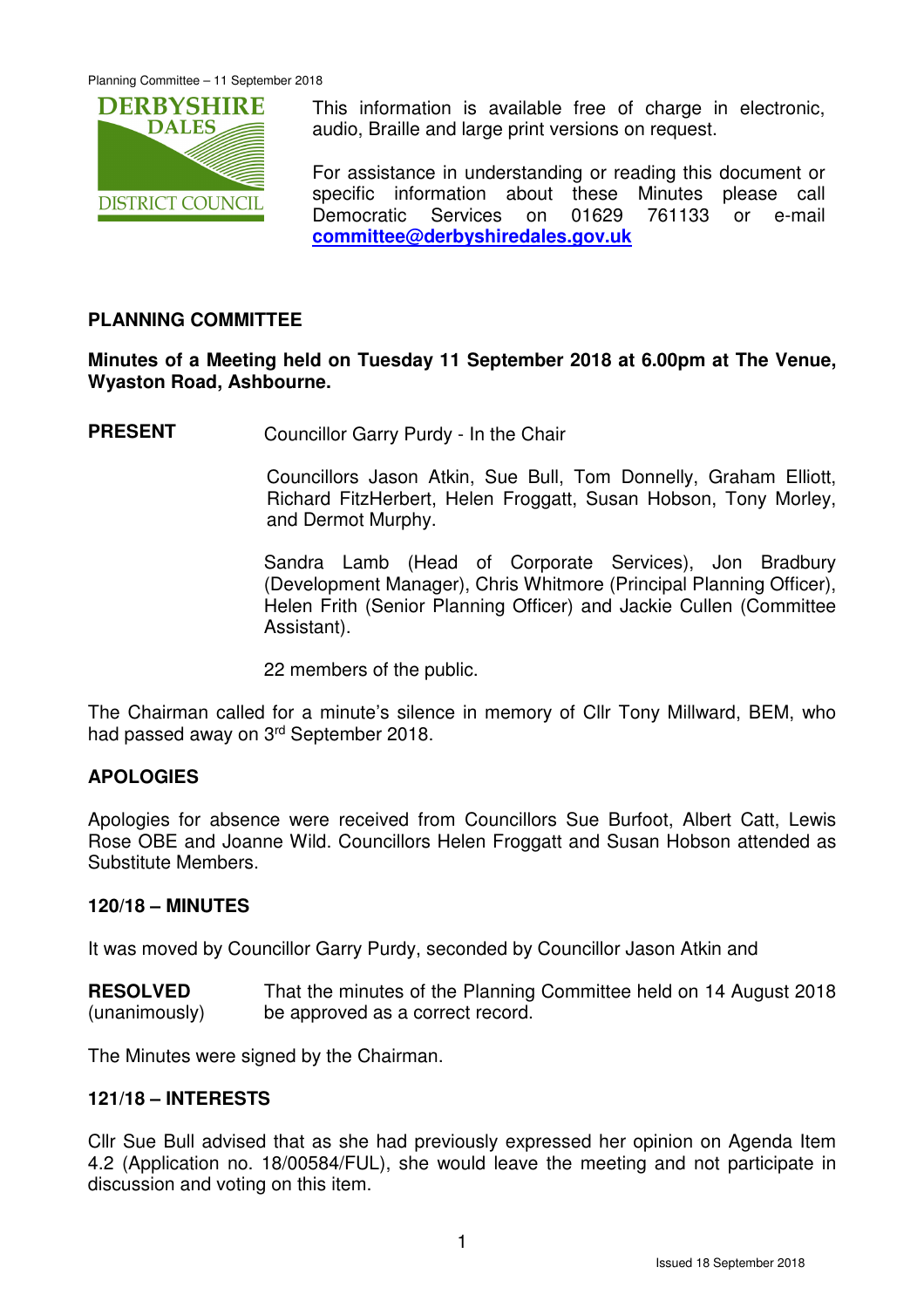## **122/18 – APPLICATION NO. 18/00686/FUL – ERECTION OF SEVEN DWELLINGS AT MARSTON HOUSE FARM, THURVASTON ROAD, MARSTON MONTGOMERY**

The Committee visited the site prior to the meeting to allow Members to appreciate the proposal in the context of its surroundings.

In accordance with the procedure for public participation Cllr Peter Butler (Marston Montgomery Parish Council) spoke against the application and Mr Scott O'Dell (Agent) spoke in favour of the application.

In accordance with Rule of Procedure 19 (d) Councillor Tony Morley and Councillor Richard FitzHerbert requested a recorded vote on this item.

It was moved by Councillor Richard FitzHerbert, seconded by Councillor Dermot Murphy and

**RESOLVED** That planning permission be granted, subject to the conditions set out in the report.

**Voting:** 

**For**  Councillors Jason Atkin, Sue Bull, Tom Donnelly, Graham Elliott, Richard FitzHerbert, Helen Froggatt, Susan Hobson, Dermot Murphy and Garry Purdy (9).

**Against**  Tony Morley (1)

**Abstentions** (0)

The Chairman declared the motion CARRIED.

#### **123/18 – APPLICATION NO. 18/00584/FUL – REAR SINGLE STOREY EXTENSION AND DETACHED CAR PORT WITH OFFICE ABOVE AT MYDDLETON HOUSE, 20A NORTH AVENUE, ASHBOURNE**

The Committee visited the site prior to the meeting to allow Members to appreciate the impact of the proposal on the character and appearance of the area and the amenity of the occupants of neighbouring properties.

Correspondence received after publication of the agenda was distributed at the meeting. A correction to the Application No. on the late correspondence was noted: this should read 18/00**584**/FUL. The late representations comprised a summary of email correspondence received from neighbouring residents, and a note advising that comments had been received from the Applicant regarding the Town Council's objections.

In accordance with the procedure for public participation Cllr Sandra Spencer (Ashbourne Town Council) and Mr Michael Lawrence (local resident) spoke against the application.

It was moved by Councillor Richard FitzHerbert, seconded by Councillor Dermot Murphy and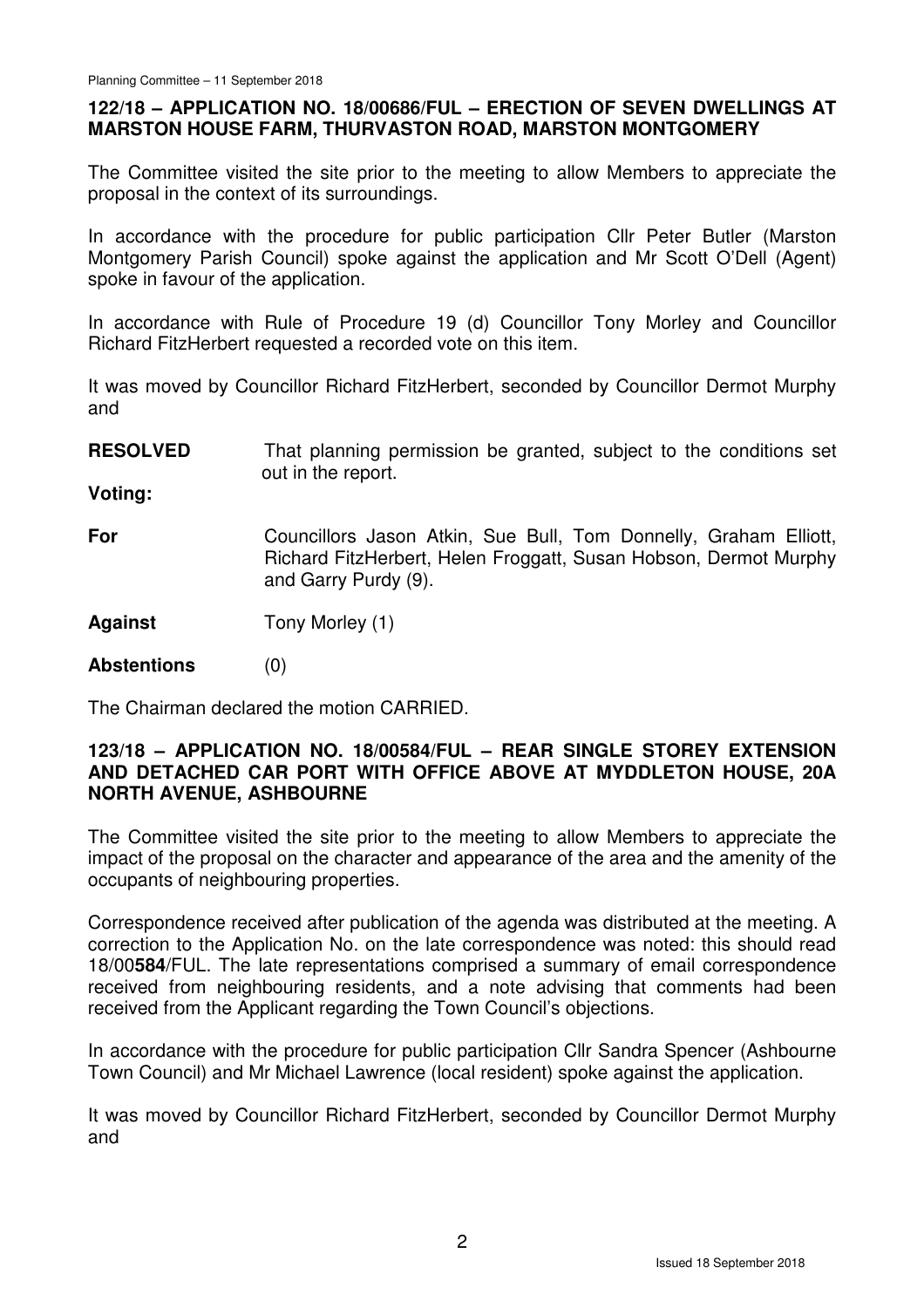# **RESOLVED**

That this application be deferred for the following reason:

(unanimously)

Reason:

To enable the Planning Officer to work with the Applicant to see if the impact of the development on the neighbouring property could be lessened, by means of relocation or re-design, with particular reference to the carport/office space.

#### **124/18 – APPLICATION NO. 18/00222/REM – APPROVAL OF RESERVED MATTERS FOR THE ERECTION OF 33 DWELLINGS AT LAND ADJACENT TO BIGGIN VIEW, HULLAND WARD**

The Committee visited the site prior to the meeting to allow Members to assess the detailed proposals in context.

Correspondence received after publication of the agenda was distributed at the meeting. This comprised information on the amended plans; a summary of comments received from Hulland Ward Parish Council; and a summary of representations from two neighbouring residents to the amended proposals.

In accordance with the procedure for public participation Cllr Peter Birkbeck (Hulland Ward Parish Council) spoke in favour of the application.

It was moved by Councillor Richard FitzHerbert, seconded by Councillor Tom Donnelly and

**RESOLVED** (unanimously) That the reserved matters be approved, subject to the conditions set out in the report.

#### **125/18 – APPLICATION NO. 18/00589/REM – APPROVAL OF RESERVED MATTERS FOR THE ERECTION OF 23 DWELLINGS (OUTLINE APPLICATION 16/00832/OUT) AT LAND EAST OF LES ARDENNES, HULLAND WARD**

The Committee visited the site prior to the meeting to allow Members to appreciate the site and context.

In accordance with the procedure for public participation Cllr Peter Birkbeck (Hulland Ward Parish Council) and Mrs Diana Spencer (local resident) spoke against the application and Mr Ian McHugh (Agent) spoke in favour of the application.

It was moved by Councillor Tony Morley, seconded by Councillor Jason Atkin and

**RESOLVED** (unanimously) That planning permission be refused for the reasons set out in the report.

#### **126/18 – APPLICATION NO. 18/00397/REM – APPROVAL OF RESERVED MATTERS FOR THE ERECTION OF 75 DWELLINGS AND ASSOCIATED DEVELOPMENT (OUTLINE APPLICATION 16/00567/OUT) AT LAND OFF MAIN ROAD, BRAILSFORD**

The Committee visited the site prior to the meeting to allow Members to fully assess the impact of the development on the local environment.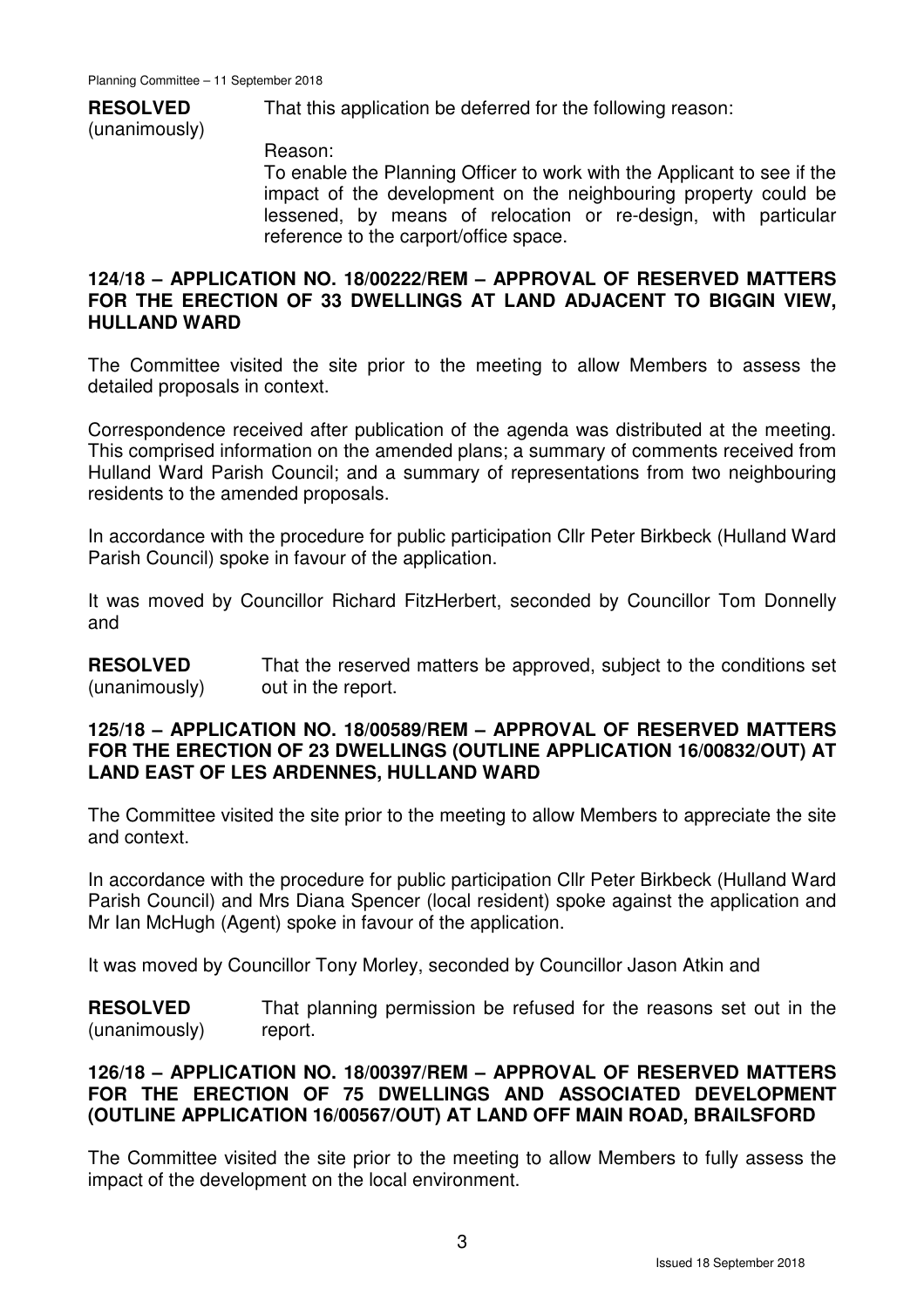Correspondence received after publication of the agenda was distributed at the meeting. This comprised comments received from Brailsford Parish Council; information regarding amended plans submitted by the Applicant to address the Local Highway Authority's concerns and their response thereto; and an updated comprehensive list of conditions recommended should the application be approved.

In accordance with the procedure for public participation Cllr Simon Thompson (Brailsford & Ednaston Parish Council) spoke against the application**.** 

It was moved by Councillor Richard FitzHerbert, seconded by Councillor Tom Donnelly and

- **RESOLVED** That the reserved matters application be granted subject to the updated conditions set out in the late correspondence and reproduced below, including those recommended by the Local Highway Authority:
	- 1. This permission relates to the original application documentation except as amended by the revised House Type Pack dated August 2018 Rev D, Planning Layout Drawing numbered n1201 003 Rev C, Landscape & Ecological Management Plan Dated August 2018, Great Crested Newt Mitigation Strategy Dated August 2018, Detailed Landscape Drawings numbered 7062-L-100 Rev F, 101 Rev A, 102 Rev A, 103 Rev A, 104 Rev A, 105 Rev A and 106 Rev A and drawings showing the extent of s278 improvement works between the site and The Green received by the Local Planning Authority on the 16<sup>th</sup> and 29<sup>th</sup> August 2018 and 10<sup>th</sup> and 11<sup>th</sup> September 2018.

Reason:

For the avoidance of doubt.

2. Prior to the construction of the dwellinghouses and garages hereby approved commencing and notwithstanding the submitted details, samples of all materials to be used in the construction of their external surfaces and a plan showing the distribution of such materials across the site, which shall not include any render to the Eaton house type, no picking out of brick kneeler, corbel and band detailing to any dwelling in a different brick to the that used in the construction of the main walling and a smaller format roof tile (than the Calderdale Edge proposed) shall be submitted to and approved in writing by the Local Planning Authority. The development shall thereafter be constructed in accordance with the approved details.

Reason:

 To ensure the use of appropriate materials, a satisfactory external appearance of the development and compliance with policy PD1 of the Adopted Derbyshire Dales Local Plan (2017).

3. Concurrently with the submission of a sample of the walling materials, a 2 square metre sample panel of those materials and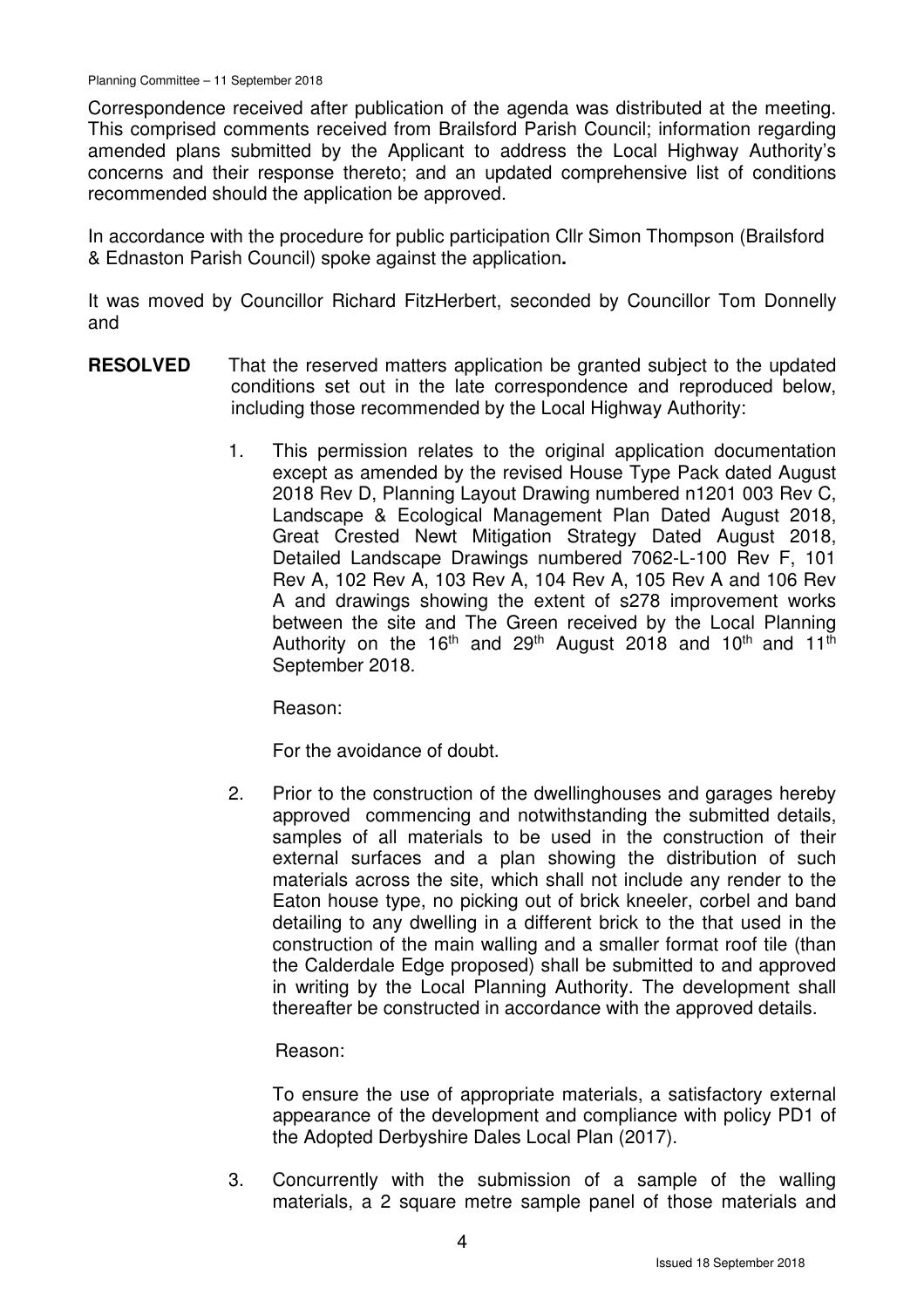type of pointing (mortar mix and method of application) to be used shall be erected on site for inspection prior to the commencement of building works. The development shall be constructed in accordance with the approved details.

Reason:

 To assist in the selection of appropriate materials, a satisfactory external appearance of the development and compliance with policy PD1 of the Adopted Derbyshire Dales Local Plan (2017).

- 4. Prior to the construction of the dwellinghouses and garages hereby approved commencing and notwithstanding the submitted details, the following details of the development shall be submitted to and approved in writing by the Local Planning Authority:
	- Full construction details and distribution of chimney stacks;
	- Full construction details of porches to all house types;
	- The type and design of boundary treatments to all dwellings and surrounding areas of open space;
	- Position and type of meter boxes;
	- Full construction details of the dormer window to the Eaton house type;
	- Full construction details of window and garage door designs, material, depth of recess and colour;
	- Details of the surface treatment of all main, secondary and tertiary roads and private drives and footpaths, and;
	- Details of the window surround to bedroom 1 to the Welbury Village Variant house type.

 The development shall thereafter be carried out in accordance with the approved details and retained in perpetuity unless the Local Planning Authority gives written consent to any variation.

Reason:

 To ensure a satisfactory external appearance of the development and compliance with policy PD1 of the Adopted Derbyshire Dales Local Plan (2017).

5. Notwithstanding the submitted details no dwellinghouse hereby approved shall feature clasping brickwork to corners or short bands of projecting brickwork unless otherwise agreed in writing by the Local Planning Authority.

Reason:

 To ensure a satisfactory external appearance of the development and compliance with policy PD1 of the Adopted Derbyshire Dales Local Plan (2017).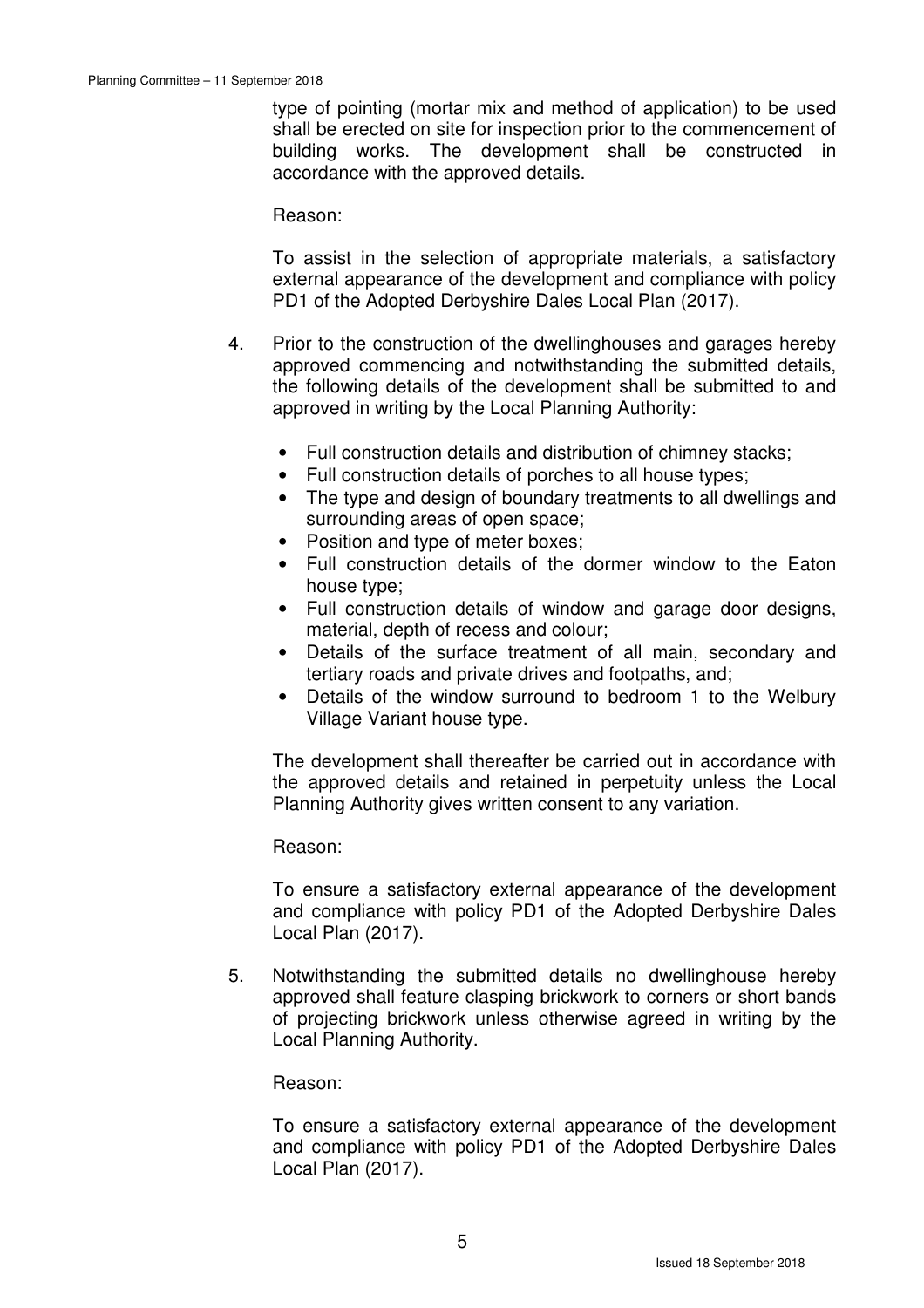6. Notwithstanding the submitted details the side elevations of the porch to the Lathbury (special and village) house type shall incorporate flank walls constructed in brick to match the brickwork used in the construction of the main dwellinghouse and the pitched roof porch canopy to the Lorton house type replaced with a flat roofed canopy in accordance with details which shall have been submitted to and approved in writing by the Local Planning Authority in respect of Condition 3, prior to works commencing on the construction of these house types. The porches to these house types shall thereafter be constructed in accordance with the approved details unless otherwise agreed in writing by the Local Planning Authority.

Reason:

 To ensure a satisfactory external appearance of the development and compliance with policy PD1 of the Adopted Derbyshire Dales Local Plan (2017).

7. All hipped roof sections shall be constructed as traditional gable elements in accordance with details which shall have been previously submitted to and approved in writing by the Local Planning Authority prior to works commencing on the construction of house types which feature this detail, unless otherwise agreed in writing by the Local Planning Authority. The development shall thereafter be carried out in accordance with the approved details.

Reason:

 To ensure a traditional and cohesive roof form to comply with policy PD1 of the Adopted Derbyshire Dales Local Plan (2017).

8. This permission does not extend to include the Amerhsam Special Rev D. right elevation to corner plots 1, 4, 11 and 17 only. The dwellings to these plots shall incorporate a single window at first and ground floor level in accordance with the normal right elevation only.

Reason:

 To ensure a satisfactory external appearance of the development and compliance with policy PD1 of the Adopted Derbyshire Dales Local Plan (2017).

9. No development shall commence on site until a scheme for the phasing of the hard and soft landscaping set out on Landscape Drawings numbered 7062-L-100 Rev F, 101 Rev A, 102 Rev A, 103 Rev A, 104 Rev A, 105 Rev A and 106 Rev A and details agreed in respect of conditions 4 and 12 has been submitted to and approved in writing by the Local Planning Authority. The hard and soft landscaping within each phase shall thereafter be carried out in full in the first planting and seeding season following whichever is the sooner of first occupation of a dwelling or the completion of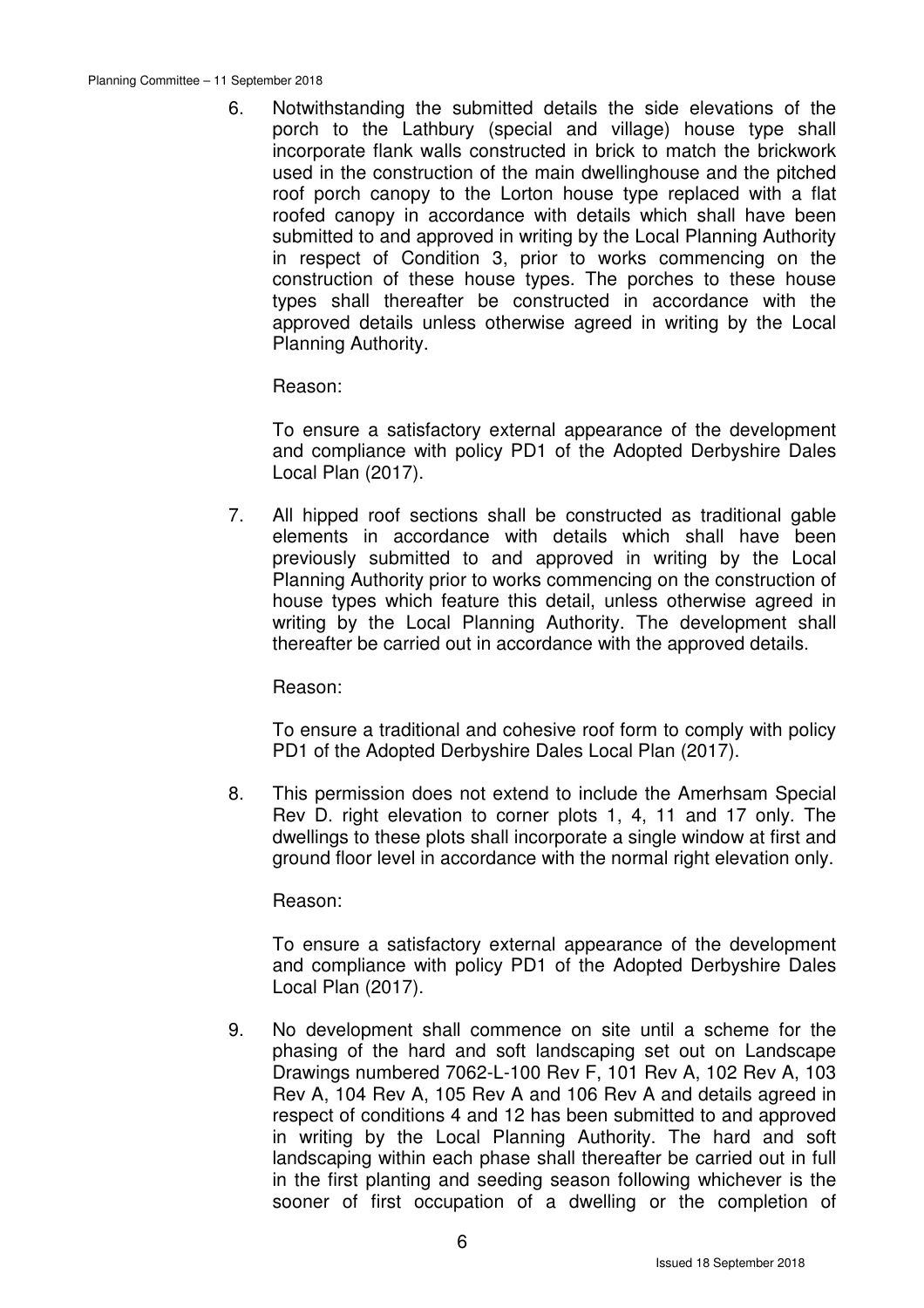development within that phase. Trees or plants which within a period of five years, die, are removed, or become seriously damaged or diseased, shall be replaced in the next planting season with others of a similar size and species, unless otherwise agreed in writing by the Local Planning Authority.

10. No development shall commence, nor shall any materials or machinery be brought onto the site, until a 2 metre high fence of Weldmesh securely attached to scaffolding poles inserted into the ground has been erected in a continuous length, one metre beyond the crown spread of the trees to be retained (or such other fencing as is agreed in writing with the Local Planning Authority). The fencing must be erected prior to the commencement of the development and remain throughout the period of construction and no materials or equipment shall be stored, no rubbish dumped, no fires lit or any excavation or changes in level take place within the fenced area.

Reason:

 To protect trees during the construction period and in the interests of visual amenity in accordance with the aims of Policy PD6 of the Adopted Derbyshire Dales Local Plan (2017)

11. Details of the planting within and confirmation of the width of the wildlife corridor along the eastern boundary of the site shall be submitted to and approved in writing by the Local Planning Authority prior to the commencement of development. The area shall thereafter be planted in accordance with the timetable agreed in respect of Condition 7 of outline permission 16/00567/OUT.

Reason:

 To ensure appropriate habitat creation and mitigation in the interest of maintaining biodiversity and compliance with Policy PD3 of the Adopted Derbyshire Dales Local Plan (2017).

12. Prior to the commencement of development details type and location of children's play equipment to be installed on the site and timetable for its delivery shall be submitted to and approved by the Local Planning Authority. The development shall thereafter be carried out in accordance with the approved details.

#### Reason:

 To satisfy the terms of outline permission 16/0567/OUT and ensure appropriate children's play provision in accordance with the aims of Policy HC14 of the Adopted Derbyshire Dales Local Plan (2017).

13. All boxed soffits to verges and eaves and rainwater goods shall be finished a black colour.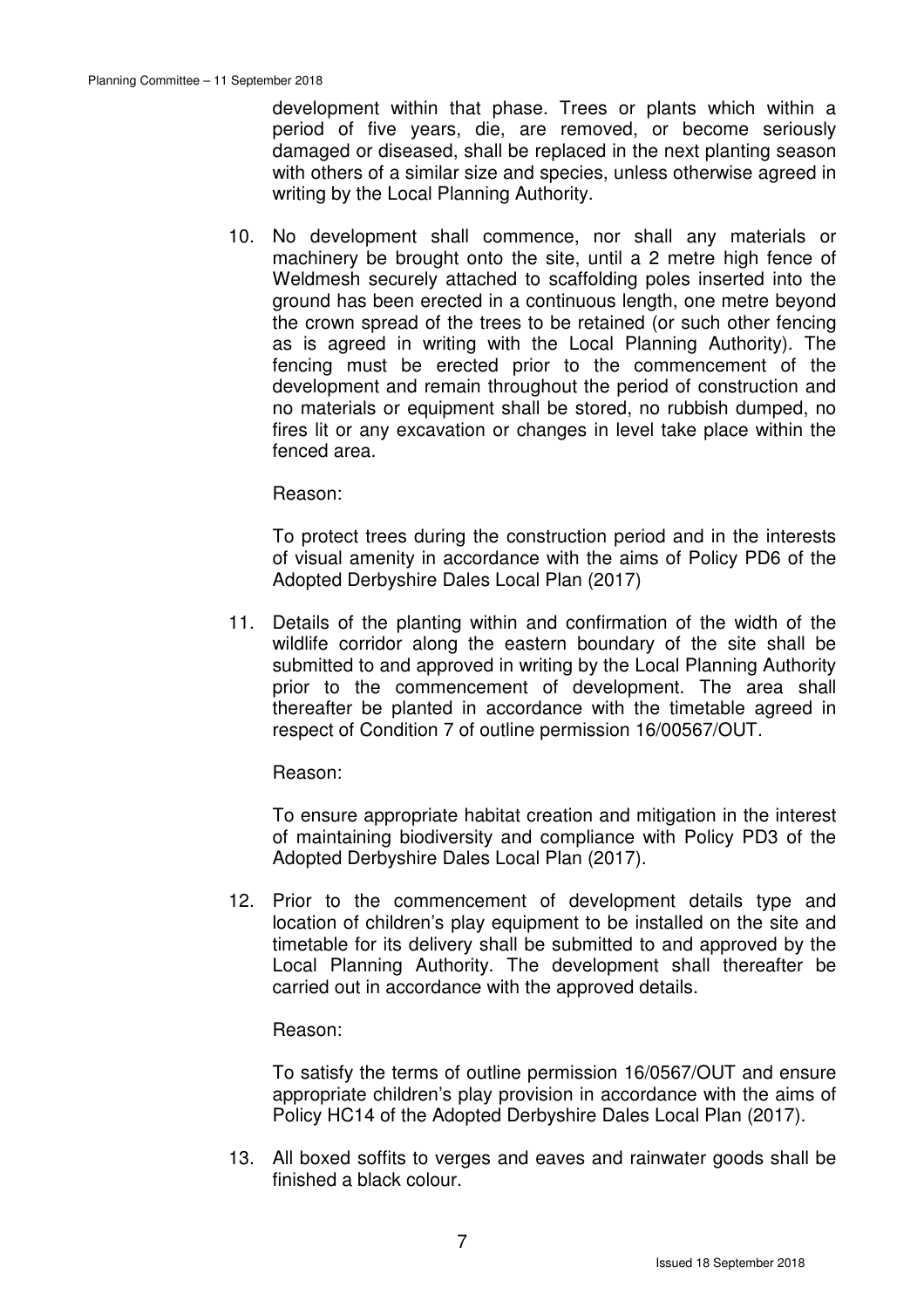Reason:

For the avoidance of doubt.

14. Throughout the period of development vehicle wheel cleaning facilities shall be provided and retained within the site. All construction vehicles shall have their wheels cleaned before leaving the site in order to prevent the deposition of mud and other extraneous material on the public highway.

Reason:

 In the interests of highway safety in accordance with the aims of Policies S3, S4 and HC19 of the Adopted Derbyshire Dales Local Plan (2017).

15. No development shall take place until construction details of the residential estate roads and footways (including layout, levels, gradients, surfacing and means of surface water drainage) have been submitted to and approved in writing by the Local Planning Authority.

Reason:

 In the interests of highway safety in accordance with the aims of Policies S3, S4 and HC19 of the Adopted Derbyshire Dales Local Plan (2017).

16. The carriageways of the proposed estate roads shall be constructed in accordance with Condition 6 above up to and including at least road base level, prior to the commencement of the erection of any dwelling intended to take access from that road. The carriageways and footways shall be constructed up to and including base course surfacing to ensure that each dwelling prior to occupation has a properly consolidated and surfaced carriageway and footway, between the dwelling and the existing highway. Until final surfacing is completed, the footway base course shall be provided in a manner to avoid any upstands to gullies, covers, kerbs or other such obstructions within or abutting the footway. The carriageways, footways and footpaths in front of each dwelling shall be completed with final surface course within twelve months (or three months in the case of a shared surface road) from the occupation of such dwelling, unless otherwise agreed in writing by the Local Planning Authority.

Reason:

 In the interests of highway safety in accordance with the aims of Policies S3, S4 and HC19 of the Adopted Derbyshire Dales Local Plan (2017).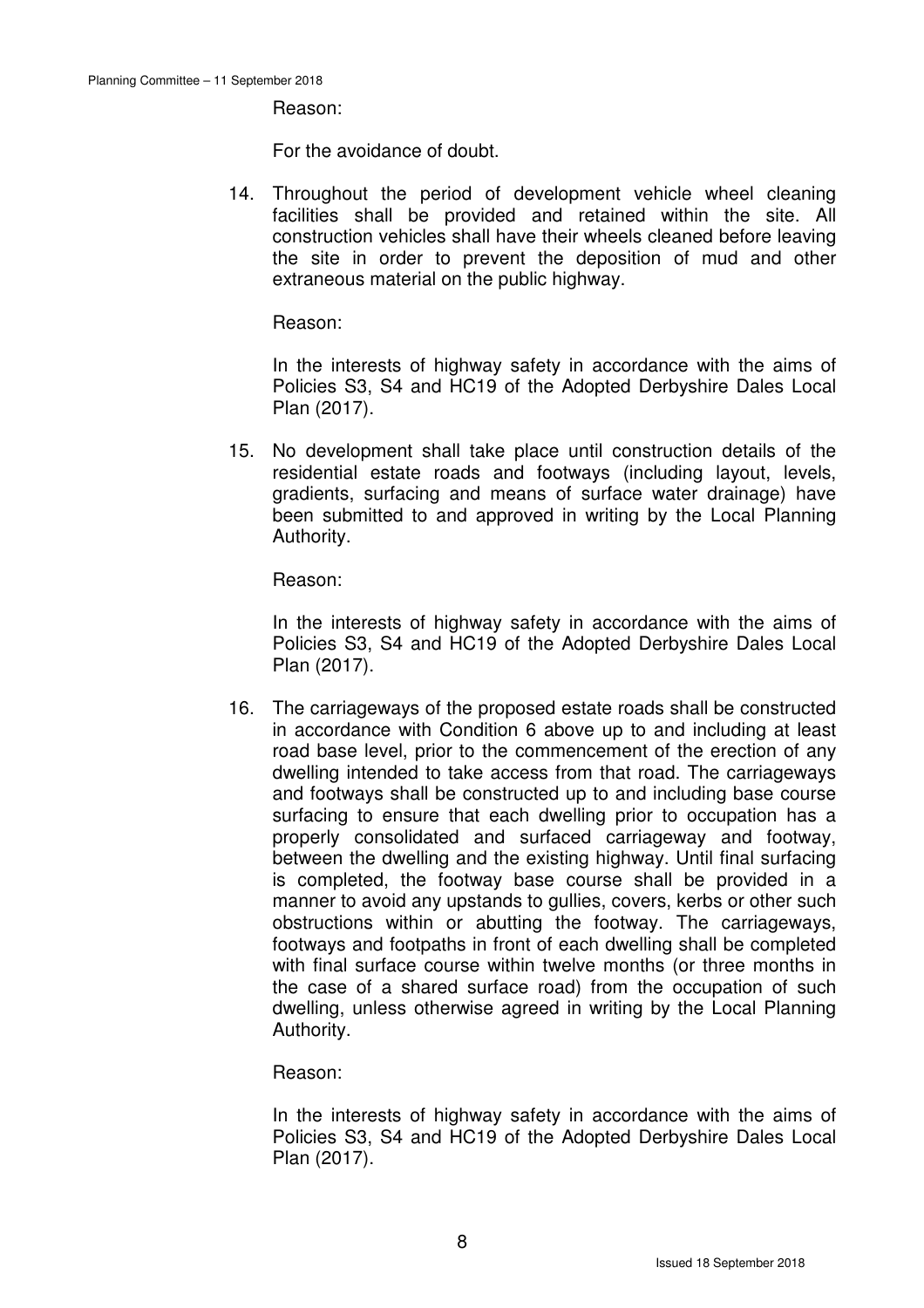17. Private accesses shall not be taken into use until  $2m \times 2m \times 45^\circ$ pedestrian intervisibility splays have been provided on either side of the accesses at the back of the footway, the splay area being maintained throughout the life of the development clear of any object greater than 0.6m in height relative to footway level.

Reason:

 In the interests of highway safety in accordance with the aims of Policies S3, S4 and HC19 of the Adopted Derbyshire Dales Local Plan (2017).

18. No dwelling shall be occupied until car parking facilities for residents and visitors have been provided in accordance with the approved layout drawing.

Reason:

 In the interests of highway safety in accordance with the aims of Policies S3, S4 and HC19 of the Adopted Derbyshire Dales Local Plan (2017).

19. The garages / car parking spaces to be provided, shall be kept available for the parking of motor vehicles at all times. Notwithstanding the provisions of the Town and Country Planning (General Permitted Development) (England) Order 2015 (or any Order revoking and/or re-enacting that Order) the garages / car parking spaces hereby permitted shall be retained as such and shall not be used for any purpose other than the garaging of private motor vehicles associated with the residential occupation of the property without the grant of further specific planning permission from the Local Planning Authority.

Reason:

 In the interests of highway safety in accordance with the aims of Policies S3, S4 and HC19 of the Adopted Derbyshire Dales Local Plan (2017).

20. The development hereby permitted shall not be commenced until details of secure cycle parking facilities for the occupants of, and visitors to, the development hereby approved have been submitted to and approved in writing by the Local Planning Authority. These facilities shall be fully implemented and made available for use prior to the occupation of the development hereby permitted and shall thereafter be retained for use at all times.

Reason:

 In the interests of highway safety in accordance with the aims of Policies S3, S4 and HC19 of the Adopted Derbyshire Dales Local Plan (2017).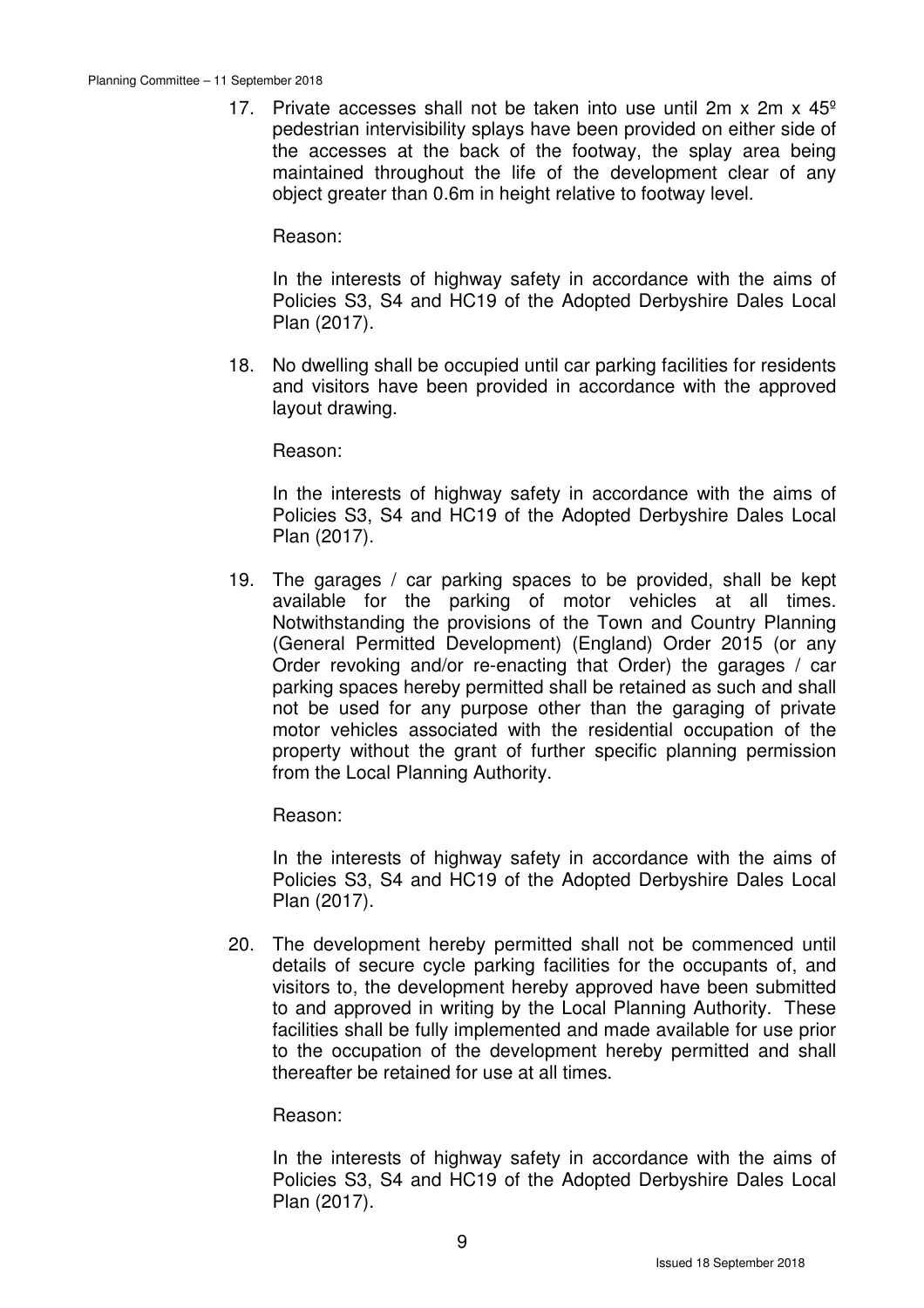21. The proposed access driveways to the new estate street shall be no steeper than 1 in 14 for the first 5m from the nearside adoptable highway boundary and 1 in 10 thereafter.

Reason:

 In the interests of highway safety in accordance with the aims of Policies S3, S4 and HC19 of the Adopted Derbyshire Dales Local Plan (2017).

Footnotes:

- 1. The Local Planning Authority have prior to and during the consideration of this application engaged in a positive and proactive dialogue with the applicant which resulted in the submission of a scheme that overcame initial concerns relating to the layout and cohesiveness of the development, the design of individual house types, ecological mitigation and enhancement and the position and amount of useable public open space.
- 2. A number of the above conditions of the Approval are condition precedent. This means that a valid commencement of the approved development cannot be made within the lifetime of the permission until the particular requirements of the conditions precedent have been met. Failure to discharge conditions precedent may leave the development liable to the Council initiating formal enforcement proceedings.
- 3. The Town and Country Planning (Fees for Applications, Deemed Applications and Site Visits) (England) Regulations 2012 as amended stipulate that a fee will henceforth be payable where a written request is received in accordance with Article 27 of the Development Management Procedure Order 2015 for the discharge of conditions attached to any planning permission. Where written confirmation is required that one or more conditions imposed on the same permission have been complied with, the fee chargeable by the Authority is £34 per householder request and £116 per request in any other case. The fee must be paid when the request is made and cannot be required retrospectively.
- 4. The applicant is advised that this permission does not override the need to discharge the details reserved by conditions attached to outline planning permission 16/00567/OUT or the terms of this permission.
- 5. Pursuant to Section 38 and the Advance Payments Code of the Highways Act 1980, the proposed new estate roads should be laid out and constructed to adoptable standards and financially secured. Advice regarding the technical, financial, legal and administrative processes involved in achieving adoption of new residential roads may be obtained from the Strategic Director Economy, Transport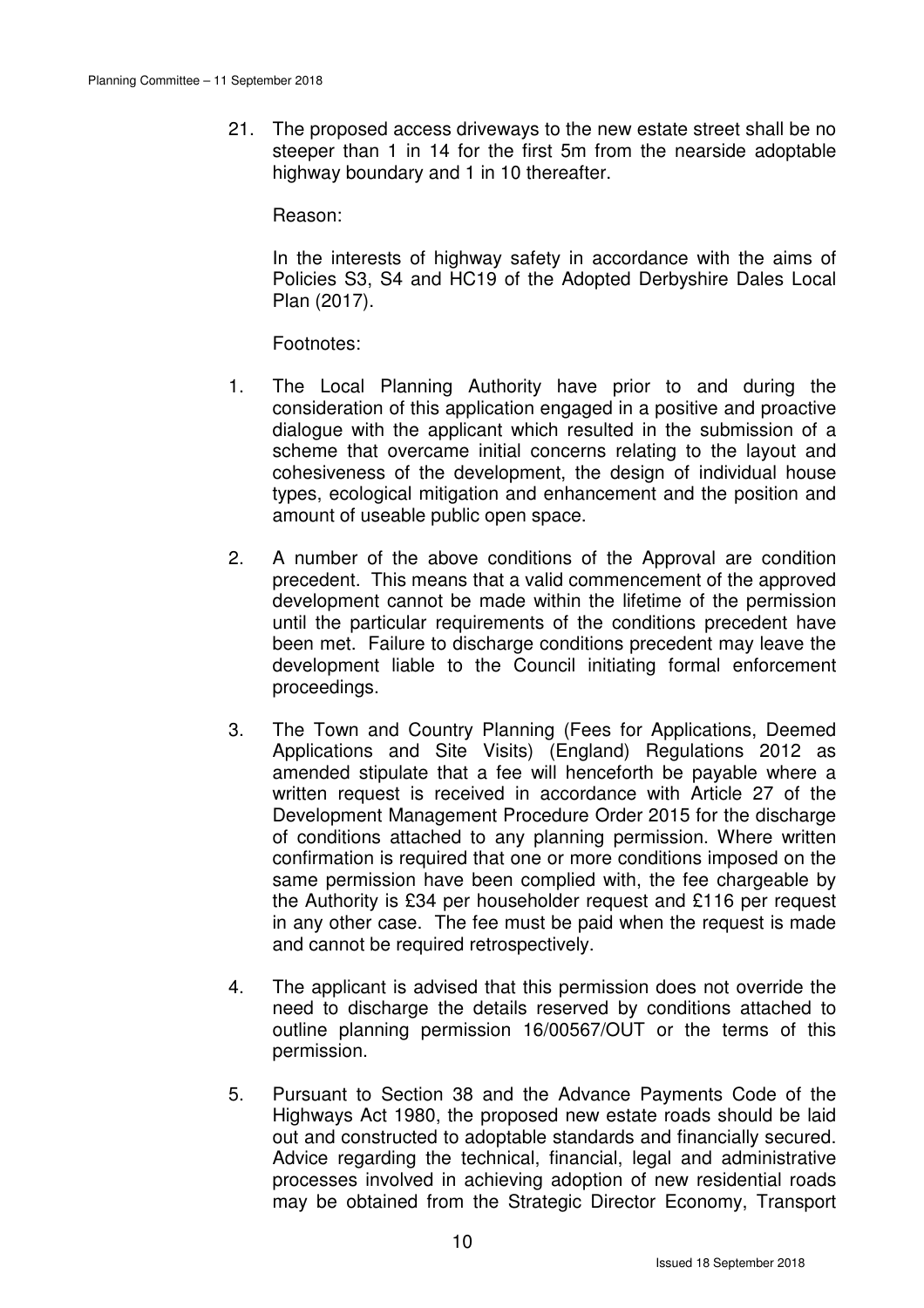and Communities at County Hall, Matlock (tel: 01629 580000 and ask for the Development Control Implementation Officer Mr Ian Turkington extension number 38578).

- 6. Pursuant to Section 278 of the Highways Act 1980 and the provisions of the Traffic Management Act 2004, no works may commence within the limits of the public highway without the formal written Agreement of the County Council as Highway Authority. It must be ensured that public transport services in the vicinity of the site are not adversely affected by the development works.
- 7. Advice regarding the technical, legal, administrative and financial processes involved in Section 278 Agreements may be obtained from Mr K Barton in Development Control at County Hall, Matlock (tel: 01629 538658). The applicant is advised to allow approximately 12 weeks in any programme of works to obtain a Section 278 Agreement.
- 8. Pursuant to Sections 219/220 of the Highways Act 1980, relating to the Advance Payments Code, where development takes place fronting new estate streets the Highway Authority is obliged to serve notice on the developer, under the provisions of the Act, to financially secure the cost of bringing up the estate streets up to adoptable standards at some future date. This takes the form of a cash deposit equal to the calculated construction costs and may be held indefinitely. The developer normally discharges his obligations under this Act by producing a layout suitable for adoption and entering into an Agreement under Section 38 of the Highways Act 1980.
- 9. Pursuant to Section 163 of the Highways Act 1980, where site curtilages slopes down towards the new estate street, measures shall be taken to ensure that surface water run-off from within the site is not permitted to discharge across the footway margin. This usually takes the form of a dish channel or gulley laid across the access immediately behind the back edge of the highway, discharging to a drain or soakaway within the site.
- 10. Pursuant to Sections 149 and 151 of the Highways Act 1980, steps shall be taken to ensure that mud or other extraneous material is not carried out of the site and deposited on the public highway. Should such deposits occur, it is the applicant's responsibility to ensure that all reasonable steps (e.g. street sweeping) are taken to maintain the roads in the vicinity of the site to a satisfactory level of cleanliness.
- 11. Highway surface water shall be disposed of via a positive, gravity fed system (i.e. not pumped) discharging to an approved point of outfall (e.g. existing public sewer, highway drain or watercourse) to be sanctioned by the Water Authority (or their agent), Highway Authority or Environment Agency respectively. The use of soakaways for highway purposes is generally not sanctioned.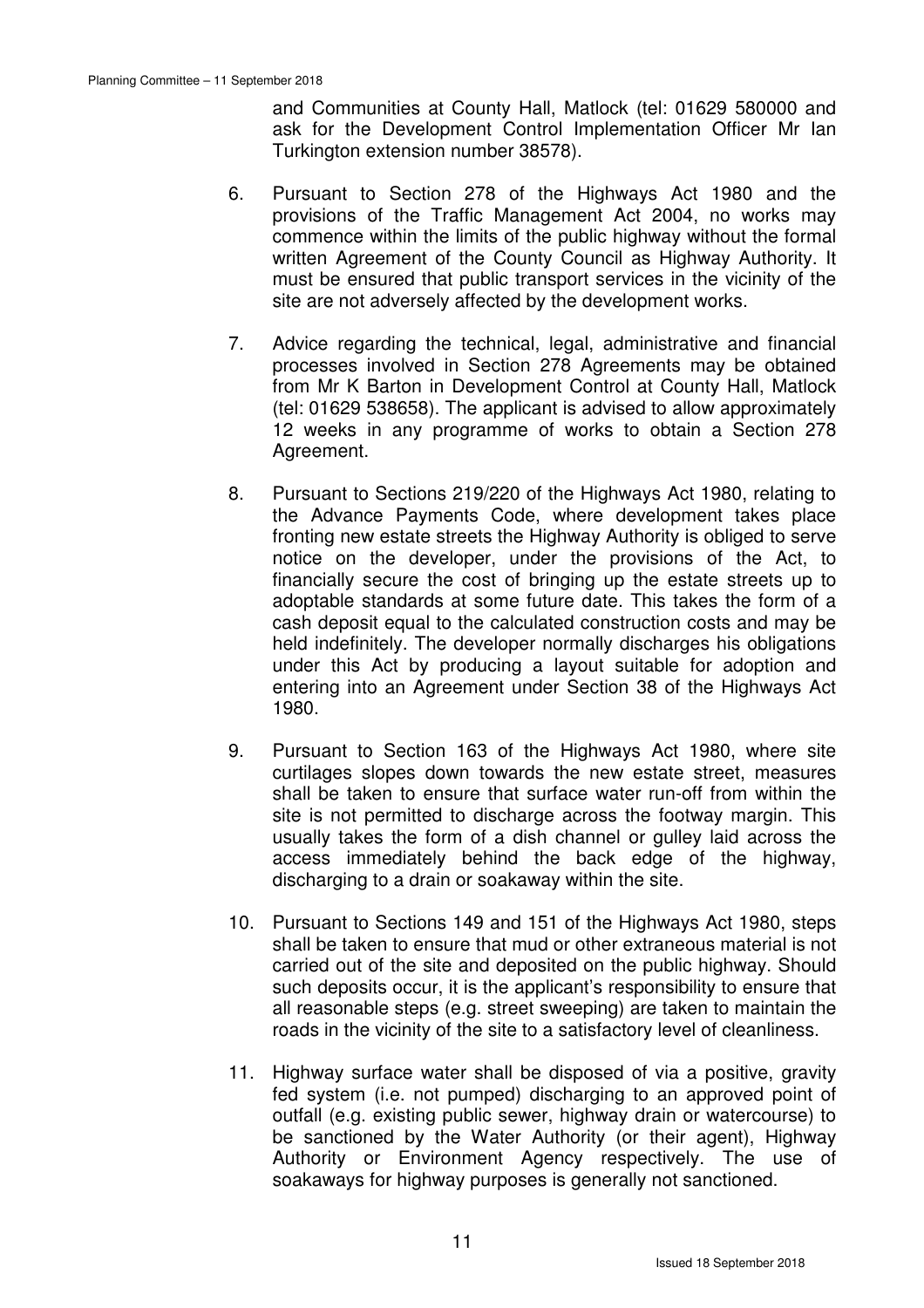|                                      | 12.                   | Where development has been approved subject to the preparation<br>and implementation of a Travel Plan, the applicant is obliged to<br>submit the appropriate documentation to the Local Planning<br>Authority well in advance of the development being taken into use.<br>Advice regarding the content of Travel Plans may be obtained from<br>the Strategic Director Economy, Transport and Communities at<br>County Hall, Matlock (tel: 01629 580000 and ask for the<br>Transportation Section).                                                                                                                                                                                                                                                                                  |
|--------------------------------------|-----------------------|-------------------------------------------------------------------------------------------------------------------------------------------------------------------------------------------------------------------------------------------------------------------------------------------------------------------------------------------------------------------------------------------------------------------------------------------------------------------------------------------------------------------------------------------------------------------------------------------------------------------------------------------------------------------------------------------------------------------------------------------------------------------------------------|
|                                      | 13.                   | This Decision Notice relates to the following documents:                                                                                                                                                                                                                                                                                                                                                                                                                                                                                                                                                                                                                                                                                                                            |
|                                      |                       | 1:2500 Scale Red Edged Site Location Plan numbered 7062-L-02<br>Rev C;<br>1:1250 Scale Footpath Specification Plan MAIN-FPL-01;<br>Review of Derbyshire Dales Local Plan Policy HC11: Housing Mix<br>and Type Statement by SPRU dated April 2018 (issue 2);<br>Preliminary Drainage and Construction Plans MA10758/202, 200-1,<br>200-2, 201-2, 600-1, 601-1, 601-2, 602, and 603;<br><b>Street Lighting Feasibility Report;</b><br><b>Street Lighting Design Risk Assessment</b><br><b>Outdoor Lighting Report;</b><br>Street Lighting Layout Plan numbered LL015/001, and;<br>Design and Access Statement by Avant Homes received by the<br>Local Planning Authority on the 16 <sup>th</sup> and 25 <sup>th</sup> April 2018;<br>Revised House Type Pack dated August 2018 Rev D; |
| Voting:<br>For                       |                       | Landscape & Ecological Management Plan Dated August 2018,<br>and;<br>Great Crested Newt Mitigation Strategy Dated August 2018<br>received by the District Council on the 16 <sup>th</sup> August 2018;<br>Plans showing the extent of s278 improvement works between the<br>site and The Green received by the Local Planning Authority on the<br>29th August 2018;<br>Planning Layout Drawing numbered n1201 003 Rev C received by<br>the District Council on the 10 <sup>th</sup> September 2018, and;<br>Detailed Landscape Drawings numbered 7062-L-100 Rev F, 101<br>Rev A, 102 Rev A, 103 Rev A, 104 Rev A, 105 Rev A and 106 Rev<br>A received by the District Council on the 11 <sup>th</sup> September 2018.                                                               |
| <b>Against</b><br><b>Abstentions</b> | 9<br>1<br>$\mathbf 0$ |                                                                                                                                                                                                                                                                                                                                                                                                                                                                                                                                                                                                                                                                                                                                                                                     |

The Chairman declared the motion CARRIED.

#### **127/18 – APPLICATION NO. 18/00679/FUL – DEMOLITION OF REDUNDANT AGRICULTURAL BUILDING AND ERECTION OF AGRICULTURAL STORAGE BUILDING AND DEPENDANT RELATIVE ANNEXE AT HERDSMAN CLOSE FARM, ASHBOURNE**

In accordance with the procedure for public participation Mr Timothy Allen (Applicant) spoke in favour of the application.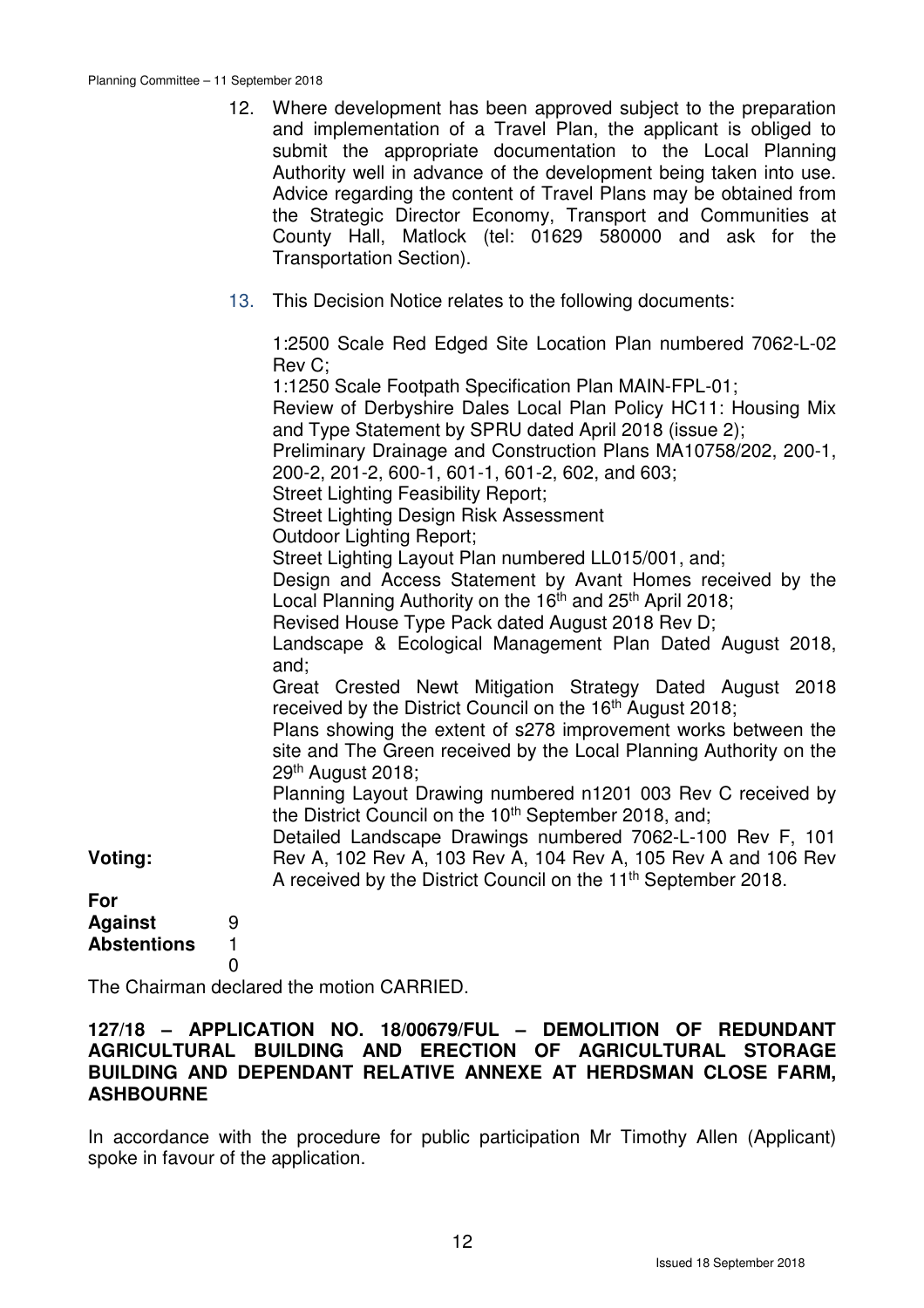It was moved by Councillor Richard FitzHerbert, seconded by Councillor Helen Froggatt and

**RESOLVED** That subject to the design being improved to the satisfaction of the Development Manager, and on completion of a Section 106 agreement, to limit occupation of the dwelling and prevent severance from the remainder of the site, planning permission be granted, subject to appropriate conditions, for the following reasons:

#### Reasons

- (1) That the dependant relative annexe is not considered excessive, having been reduced by one-third, and is therefore deemed to be on a justifiable scale;
- (2) the development represents a sustainable and appropriate reuse of the site and replacement of a redundant building in the countryside which would be an asset to the future of the site;
- (3) The Applicants had offered to have the accommodation tied through a S106 Agreement which it is considered should be accepted;
- **For Against Abstentions**

**Voting:** 

- (4) The Applicants had offered to improve the design in line with the agricultural genre in this locality, in conjunction with the Planning Officers
- 9 1  $\Omega$

The Chairman declared the motion CARRIED.

#### **128/18 – APPLICATION NO. 18/00711/REM – APPROVAL OF RESERVED MATTERS FOR THE ERECTION OF 47 DWELLINGS (OUTLINE APPLICATION 16/00436/OUT) AT LAND AT LUKE LANE/MERCASTON LANE, BRAILSFORD**

Correspondence received after publication of the agenda was distributed at the meeting. This comprised an amendment to Condition 4 of the Recommendation, in order to ensure that the visitor parking area was to be included in the long term management of the site, as follows:

4. Prior to the occupation of the first dwelling details of the long term management and maintenance of the hard and soft landscaped and play areas as shown on plans soft landscape proposals sheets 1 and 2 no. P17\_3056\_200-C and 201- C received 31.08.18 shall be submitted to and agreed in writing by the Local Planning Authority. The operation and long term management and maintenance of the site shall be in strict accordance with the agreed details.

Reason:

To ensure a satisfactory standard of landscaping and play provision in the long term in the interests of visual amenity in accordance with policies PD1 and PD5 of the Adopted Local Plan 2017.

It was moved by Councillor Jason Atkin, seconded by Councillor Tom Donnelly and

13